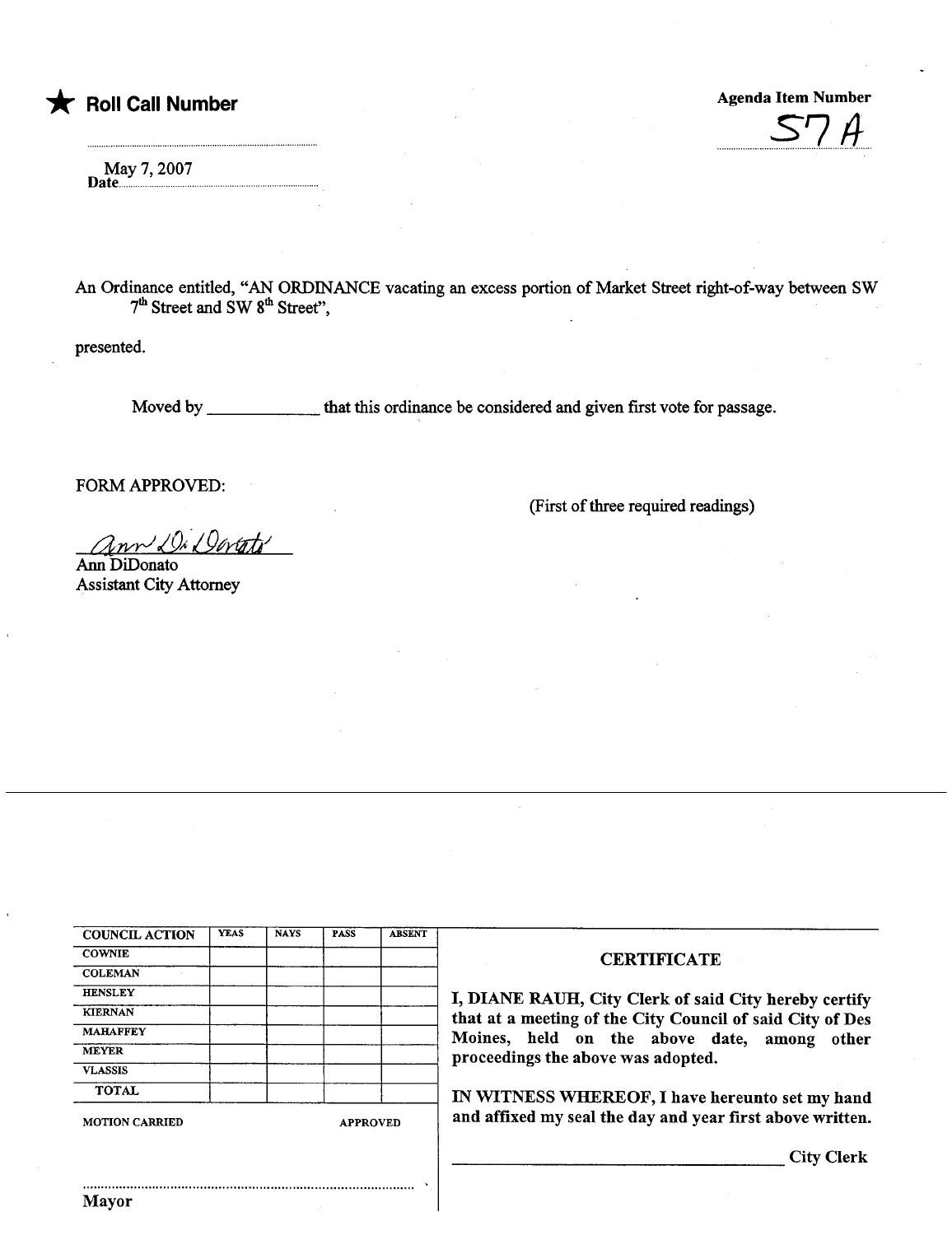51/l

Prepared by: Ann DiDonato, Assistant City Attorney, 400 Robert D. Ray Drive, Des Moines, Iowa 50320 (515) 283-4130

## ORDINANCE NO.

AN ORDINANCE vacating an excess portion of Market Street right-of-way between SW 7<sup>th</sup> Street and  $SW 8<sup>th</sup> Street.$ 

WHEREAS, all prior requirements of law pertaining to the vacation of public right-of-way have been fully observed; and

WHEREAS, it is desirable that the public right-of-way herein described be vacated;

NOW, THEREFORE, BE IT ORDAINED by the City Council of the City of Des Moines, Iowa:

Section 1. That an excess portion of Market Street right-of-way between SW  $7<sup>th</sup>$  Street and SW  $8<sup>th</sup>$  Street, more specifically described as follows, be and is hereby vacated.

All of the Market Street right-of-way lying North of and adjoining West Martin Luther King, Jr. Parkway and lying South of and adjoining Block 5, Fort Des Moines, an Official Plat, all now included in and forming a part of the City of Des Moines, Polk County, Iowa.

Sec. 2. The City of Des Moines hereby reserves an easement upon the property described above for the ontinued use and maintenance of any utilities now in place, with the right of entry for servicing same.

Sec. 3. That the City Clerk is hereby authorized and directed to cause certified copies of this ordinance and proof of publication thereof together with proof of publication of the notice of the public hearing on this matter to be properly filed in the office of the Recorder of Polk County, Iowa.

Sec. 4. This ordinance shall be in full force and effect from and after its passage and publication as provided by law.

FORM APPROVED:

,

ESCRIPTION MENT

ann Du Dorato

Ann DiDonato, Assistant City Attorney

G:\USERS\CRNoah\AMD\VACATION FILES\Employers Mutual.o.doc